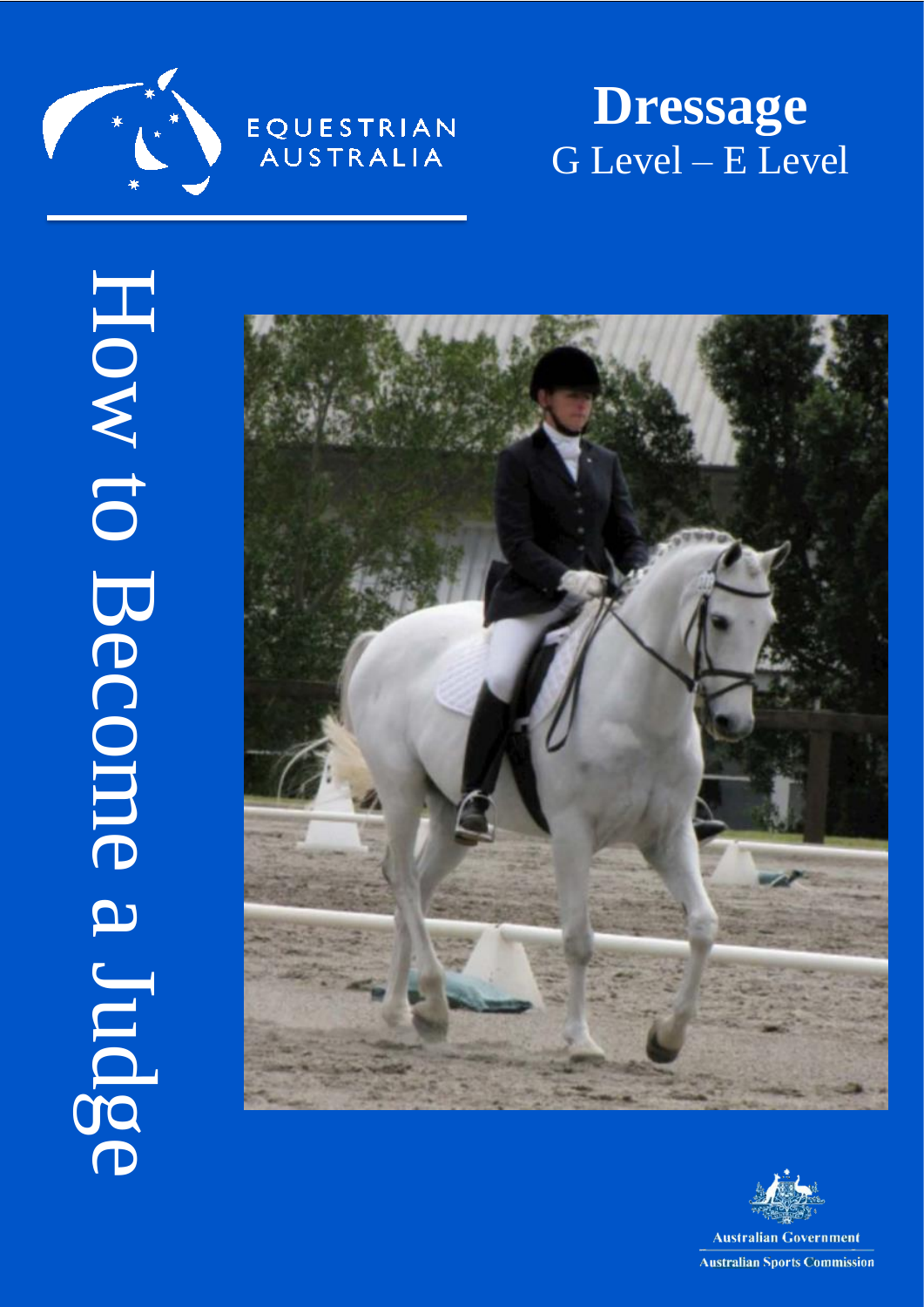Published by: Equestrian Australia (EA)

# Please read this booklet in conjunction with Section 12 of the current Dressage Rule Book

Dressage Judge Information Guide (Levels G-E) © Equestrian Australia,2022 National Office

### *Reproduction in any form is not permitted without contacting:*

*Equestrian Australia Pathway Manager - Officials PO Box 673, Sydney Markets NSW 2129 Tel 02 8762 7777 Website: [www.equestrian.org.au](http://www.efanational.com/)*

*Disclaimer: Equestrian Australia believes all material produced for this publication is correctly and accurately*  researched. However, we give no warranty in relation thereto and disclaim liability for all claims against the *publication, its employees or any person associated that may arise from any material contained within its pages that may be challenged by any persons.*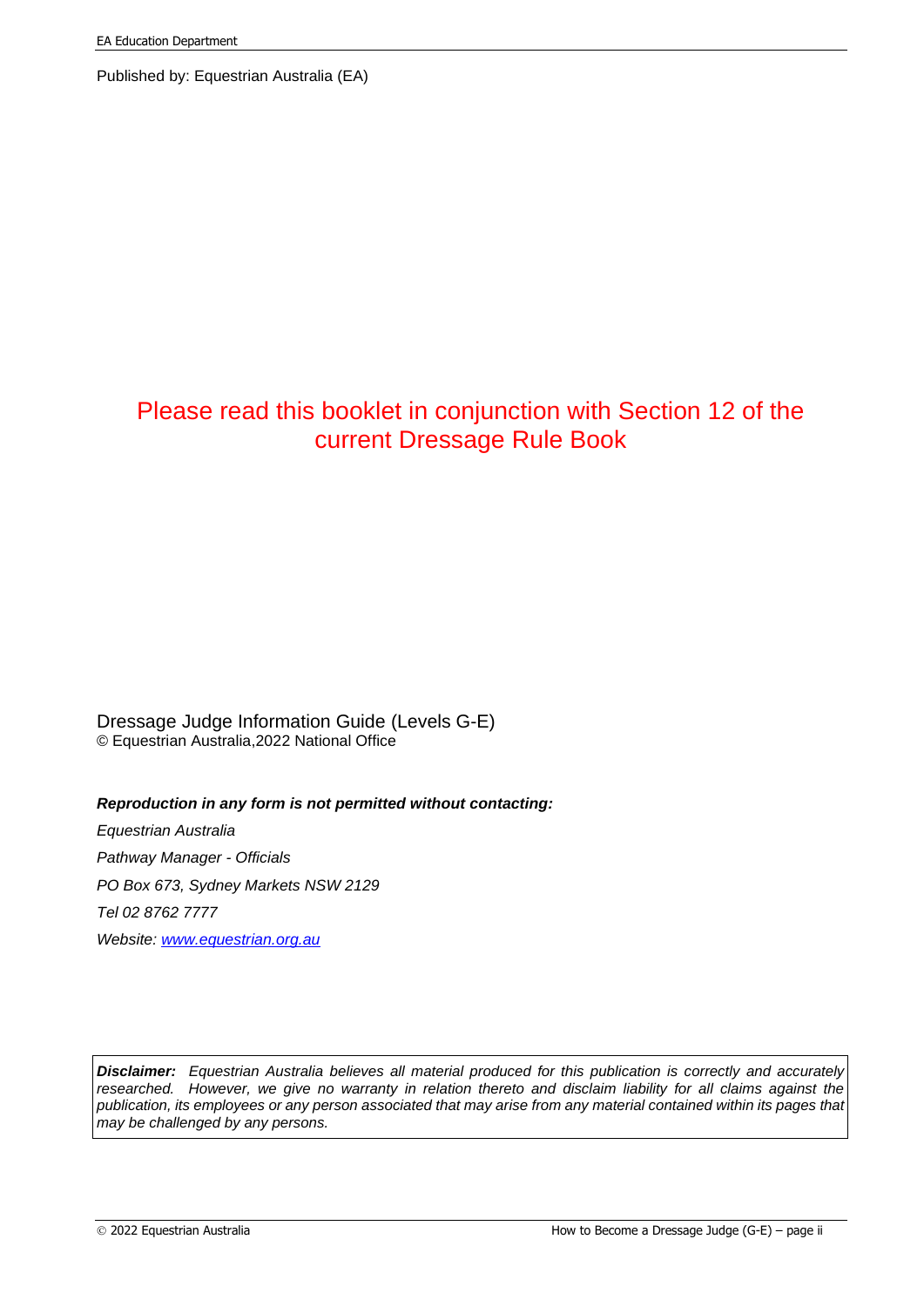# **DRESSAGE JUDGE PATHWAYS (EA and FEI Dressage and Eventing and Additional Opportunities)**

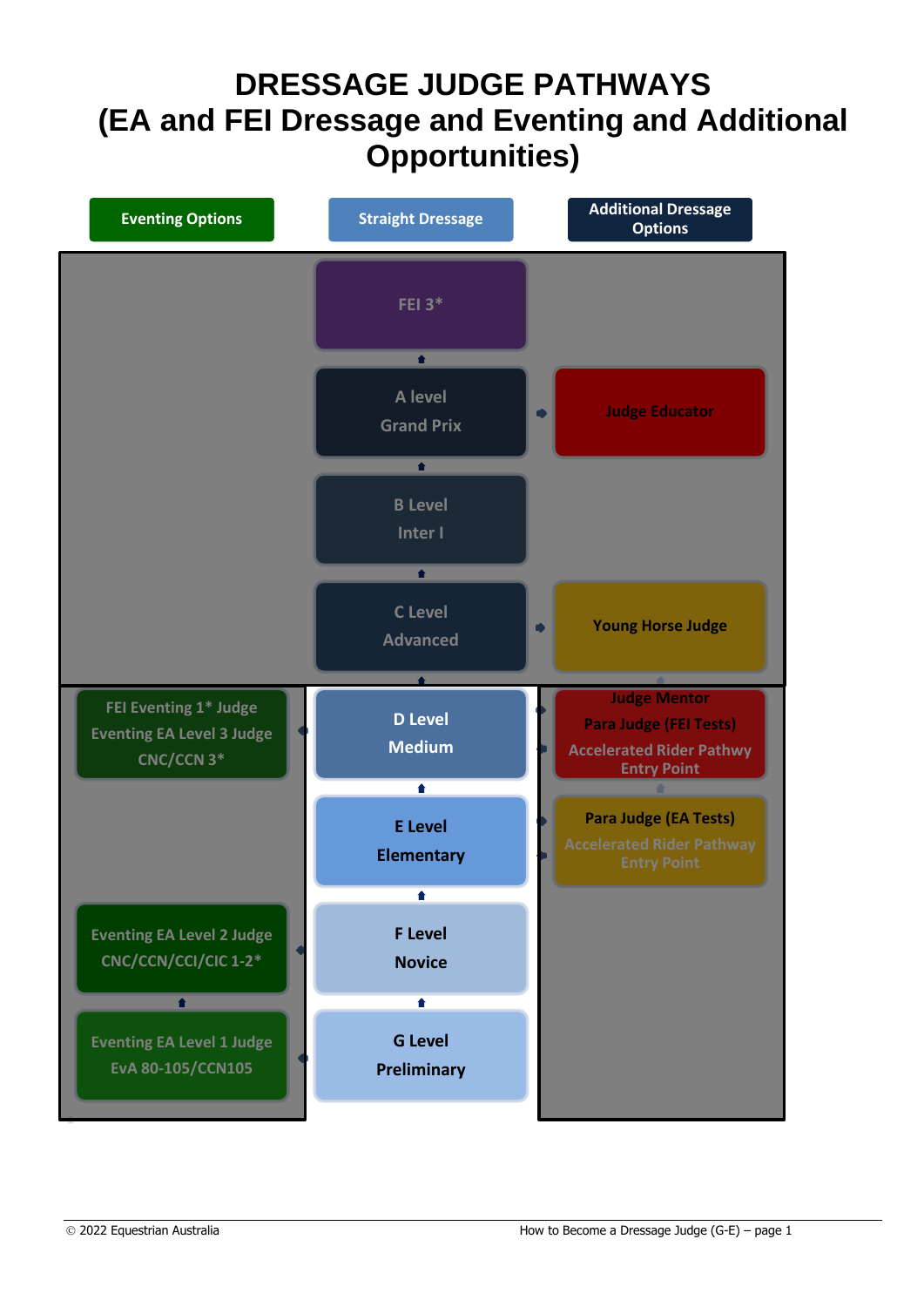# **HOW DO I BECOME A DRESSAGE JUDGE?**

Thank you for your enquiry regarding the steps involved in becoming a Dressage Judge.

The rules that govern how to become a Dressage Judge are incorporated into the Equestrian Australia (EA) current *Dressage Competition Rules and Procedures* (current rules). Note: Rules are usually updated on 1 January of each year. The rulebook may be obtained by the following methods:

### Electronic *(free of charge)*:

• downloaded from the EA website at [www.equestrian.org.au](http://www.equestrian.org.au/)

### Printed *(from EA National Office or State Branch)*:

- Call the National office on (02) 8762 7777 and request via phone
- Call your State Branch (contacts on last page) and request via phone

### **The steps to becoming a G Level (Probationary) National Dressage Judge are:**

You must be:

- at least 17 years of age
- a current EA member of at least Supporter category
- complete the application form on page 3
- attend an EA approved G, F or G/F level seminar
- complete the current G level open rule book test (ORBT) with a pass mark of at least 90%
- <https://www.equestrian.org.au/officials/dressage>
- undertake an assessed sit-in of at least 2 hours duration with an approved Judge Educator (JE) or Mentor or an A or B level judge (this can be completed over more than one sit-in)
- sit-in assessment form to be completed by the JE, Mentor or A or B level judge
- shadow judge one entire Preliminary and one entire Novice competition; or two entire Novice competitions with at least 10 horses in each competition with an approved JE or Mentor – can be any type of event as long as a current Mentor is judging i.e., could be Eventing or Closed Club event – Note: JEs are Mentors as well
- shadow judging assessment form to be completed by the JE/Mentor on each occasion and forwarded to the State Dressage Authority (SDA)

Note: The required Seminar and ORBT https://www.equestrian.org.au/officials/dressage **must** be completed and passed before undertaking the Shadow Judging. The sit-in can be undertaken at any time prior to being appointed at G level. <https://www.equestrian.org.au/officials/dressage> Seminars are usually arranged by the relevant State Dressage Judges Committee (JSC). Approved seminars are publicised within the relevant State and also in the National Dressage Education Calendar which can be found here - <https://www.equestrian.org.au/officials/calendar> - scroll down to find it. This is updated on the  $1<sup>st</sup>$  of each month.

Once you have completed all of the above requirements and you have been approved by the State JSC, your name will be placed on the Judges list as a G (Preliminary) level judge and you will be eligible to judge Official Preliminary as the  $2^{nd}$  or  $3^{rd}$  judge with another judge of at least F (Novice) level, Participation Preliminary (on your own) and Participation Novice (recommended with another F level judge or higher).

In order to remain accredited on the National judges list you must meet compulsory judging activity and professional development requirements every 3 years – refer to rule 12.8. Further information will be advised via e-mail during the 3-year period.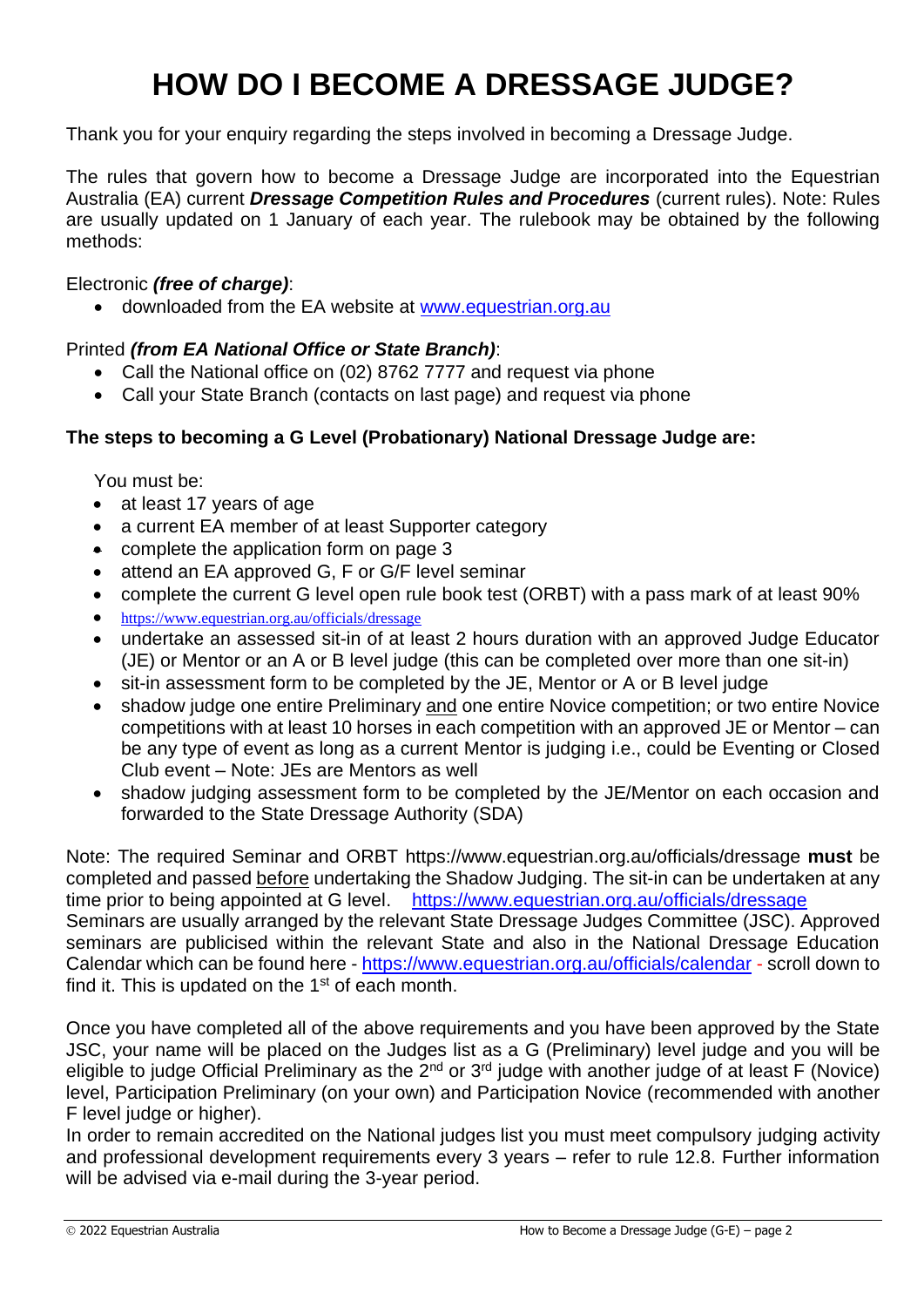# **G – LEVEL EXPRESSION OF INTEREST FORM**

| Name:                                                                                                                |                                                | Date of Birth: |            |  |
|----------------------------------------------------------------------------------------------------------------------|------------------------------------------------|----------------|------------|--|
| Address:                                                                                                             |                                                |                |            |  |
| Suburb:                                                                                                              |                                                | State:         | Post Code: |  |
| Tel:                                                                                                                 |                                                | Mobile:        |            |  |
| Email:                                                                                                               |                                                |                |            |  |
| Do you have a hard copy of the<br>current EA Dressage Competition<br>Rules & Procedures including all<br>amendments? | $YES$ $\Box$<br>NO <sub>1</sub><br>As a Rider: |                |            |  |
| Dressage Experience:                                                                                                 | As a Coach:<br>As a Writer/Penciller:          |                |            |  |
| Dressage Seminars attended -                                                                                         |                                                |                |            |  |
| When, where-presenter                                                                                                |                                                |                |            |  |
|                                                                                                                      |                                                |                |            |  |
| Dressage Workshops attended                                                                                          |                                                |                |            |  |
| When, where-presenter                                                                                                |                                                |                |            |  |
| Riding Clinics attended -                                                                                            |                                                |                |            |  |
| When, where-coach/instructor                                                                                         |                                                |                |            |  |
| Any other relevant Information:                                                                                      |                                                |                |            |  |

### **Candidate Signature: Date: Date:**

### **Send to: Your State Dressage Authority (SDA) (contact your State EA Branch for further info)**

*On receipt of this application, your SDA will provide you with more information and once you have confirmed that you wish to continue, will provide you with a link to complete it online or send out via e-mail or post the open rule book test (ORBT) for you to complete.*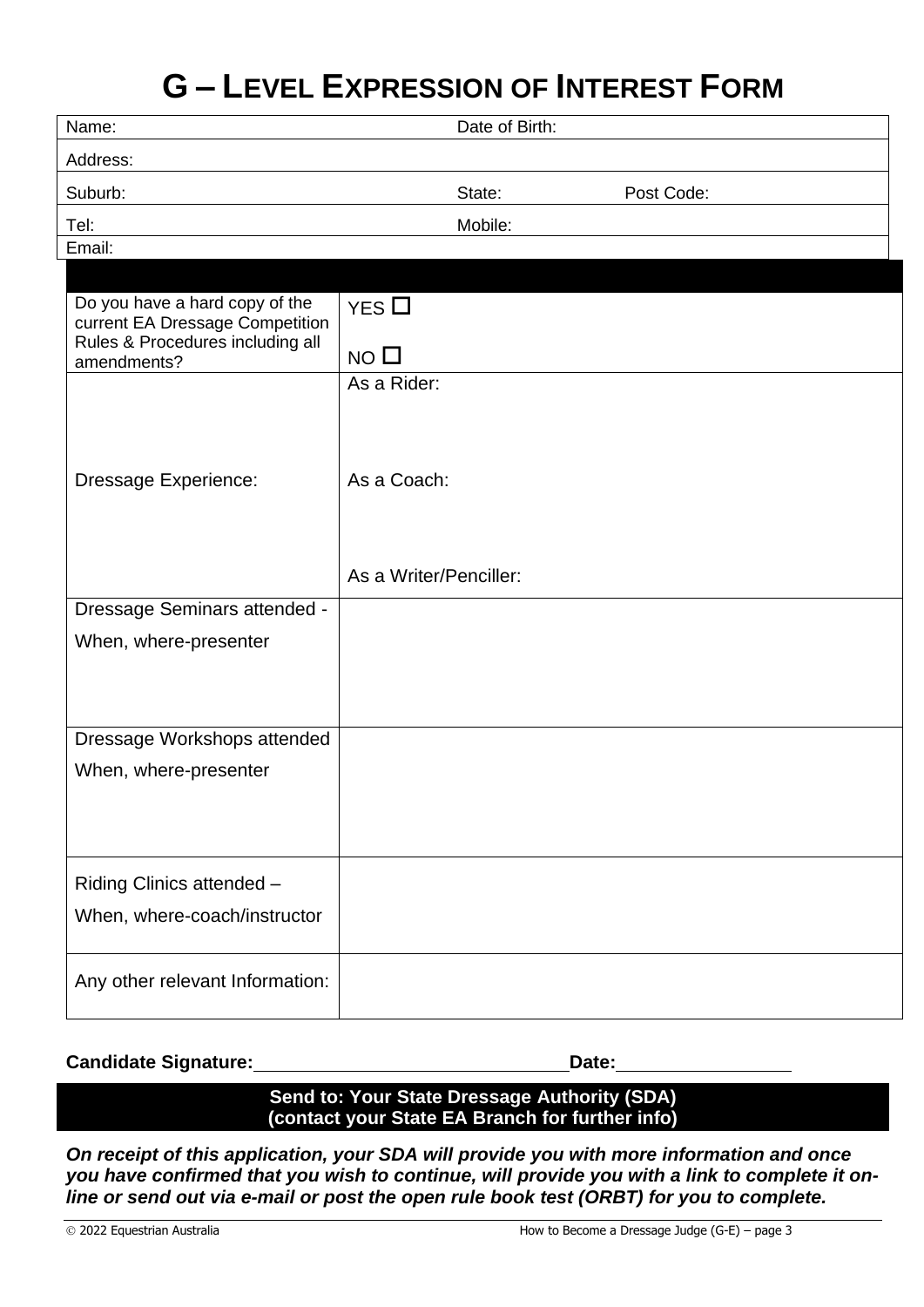

# **EA DRESSAGE JUDGE PRE-REQUISITES REQUIRED FOR APPOINTMENT AS G LEVEL**



| <b>Name of Candidate:</b> |  |
|---------------------------|--|

| <b>Assessment Slip</b>                                                                                                                                                                                                          | <b>Date/Location</b>                     |                      | <b>Print Name</b><br><b>JE/Mentor/SDA</b> | <b>Signature</b>                                                                                                                                                                                              |                  |
|---------------------------------------------------------------------------------------------------------------------------------------------------------------------------------------------------------------------------------|------------------------------------------|----------------------|-------------------------------------------|---------------------------------------------------------------------------------------------------------------------------------------------------------------------------------------------------------------|------------------|
| Attend a G, F or G/F                                                                                                                                                                                                            | Date:<br>Location:                       |                      |                                           |                                                                                                                                                                                                               |                  |
| Level Seminar                                                                                                                                                                                                                   |                                          |                      |                                           |                                                                                                                                                                                                               |                  |
| Complete the G level<br>Open Rule Book Test                                                                                                                                                                                     | Date:                                    |                      |                                           |                                                                                                                                                                                                               |                  |
| with at least a 90%                                                                                                                                                                                                             | Percentage:                              |                      |                                           |                                                                                                                                                                                                               |                  |
| <b>Assessment Slip</b>                                                                                                                                                                                                          |                                          | <b>Date/Location</b> |                                           | <b>Print Name</b><br><b>JE/Mentor/SDA</b>                                                                                                                                                                     | <b>Signature</b> |
| forwarded by the SDA to the National Office.                                                                                                                                                                                    |                                          |                      |                                           | Assessment slips go directly to the State Dressage Authority for verification with this summary sheet. Results are                                                                                            |                  |
| Sit in for at least 2 hours<br>on Official Preliminary or                                                                                                                                                                       | 1.                                       |                      |                                           |                                                                                                                                                                                                               |                  |
| Novice with an approved<br>JE/Mentor or A or B level<br>judge (may be completed<br>over more than one sit-in)                                                                                                                   | 2.                                       |                      |                                           |                                                                                                                                                                                                               |                  |
| Sit in assessment form/s<br>completed/attached                                                                                                                                                                                  |                                          |                      |                                           | Only positive Sit-In assessments can be submitted                                                                                                                                                             |                  |
| Shadow Judge one entire<br>Preliminary and one<br>entire Novice competition<br>or two entire Novice<br>competitions with at least<br>ten horses in each<br>competition (a total<br>minimum of 20 horses to<br>be judged overall | <b>Competition</b><br>e.g. 1.3 or<br>2.2 | Date:                | No of<br><b>Horses</b>                    |                                                                                                                                                                                                               |                  |
|                                                                                                                                                                                                                                 | 1.                                       |                      |                                           |                                                                                                                                                                                                               |                  |
|                                                                                                                                                                                                                                 | $\overline{2}$ .                         |                      |                                           |                                                                                                                                                                                                               |                  |
|                                                                                                                                                                                                                                 | 3.                                       |                      |                                           |                                                                                                                                                                                                               |                  |
| (May need to judge more<br>comps to get the total No                                                                                                                                                                            |                                          |                      |                                           |                                                                                                                                                                                                               |                  |
| of horses)<br>Supervising judge must                                                                                                                                                                                            |                                          |                      |                                           |                                                                                                                                                                                                               |                  |
| be an appointed Mentor<br>or a Judge Educator                                                                                                                                                                                   |                                          |                      |                                           | Only positive Shadow Judging assessments can be submitted. Assessments with<br>'needs more training' will not be accepted and candidates will be required to undertake<br>a further Shadow Judging assignment |                  |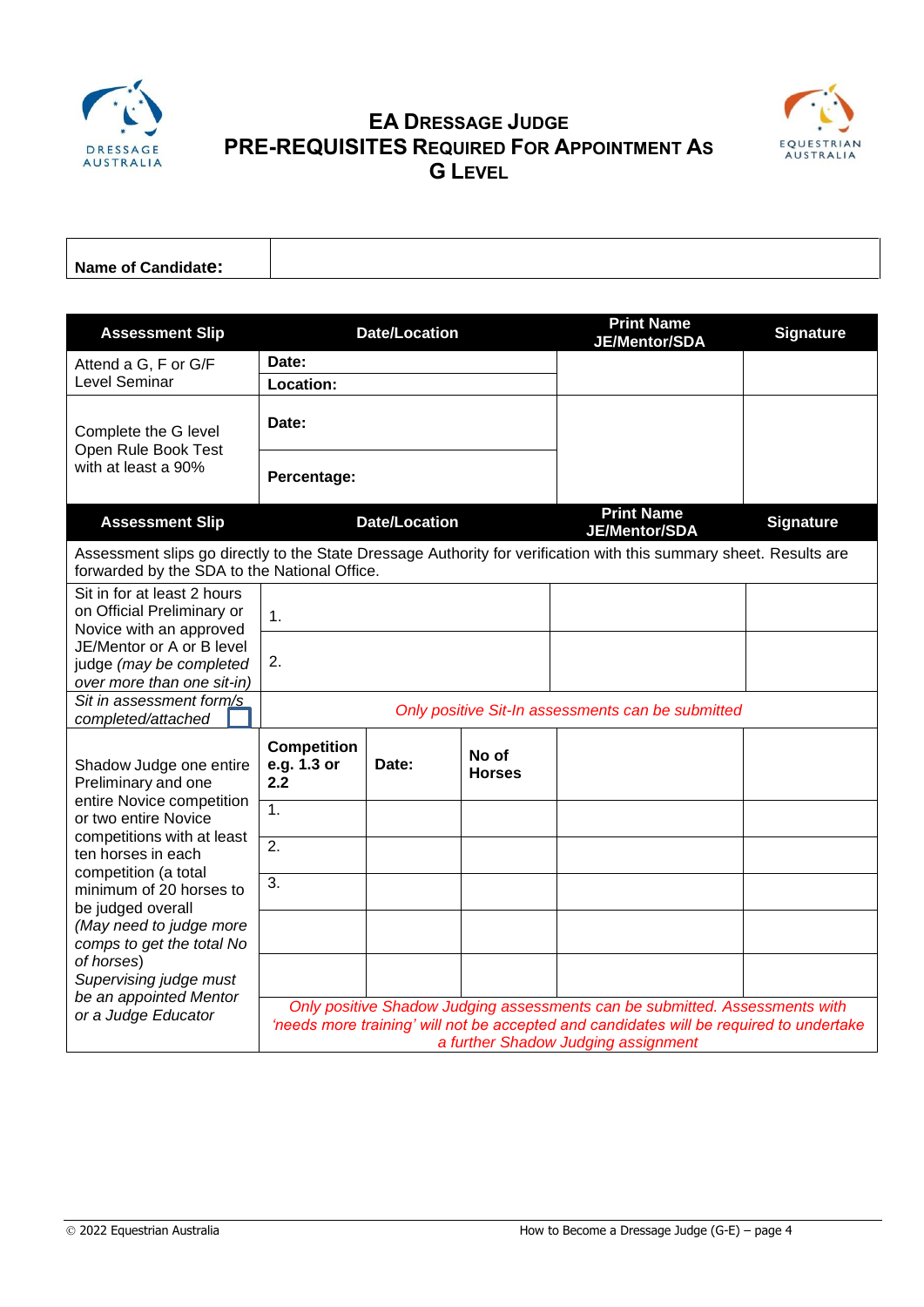|                             | <b>Competent</b>         |  |
|-----------------------------|--------------------------|--|
| <b>Assessment Completed</b> | <b>Not Yet Competent</b> |  |
|                             | Date:                    |  |

*SDA – Please return a copy of this form only to the EA Education Department*

EA Pathways Administrator EA National Office PO Box 673, SYDNEY MARKETS, NSW 2129 OR [Amy.Mcgregor@equestrian.org.au](mailto:Amy.Mcgregor@equestrian.org.au) **NOTE:** Applications that <u>do not include a completed table</u> will not be accepted

Please provide the following details:

| <b>Current EA Member Number:</b>     |         |                     |  |
|--------------------------------------|---------|---------------------|--|
| <b>Blue Card Details: (QLD only)</b> | Number: | <b>Expiry Date:</b> |  |
| Name:                                |         | Date of Birth:      |  |
| Address:                             |         |                     |  |
| Suburb:                              | State:  | Post Code:          |  |
| Tel:                                 | Mobile: |                     |  |
| Email:                               |         |                     |  |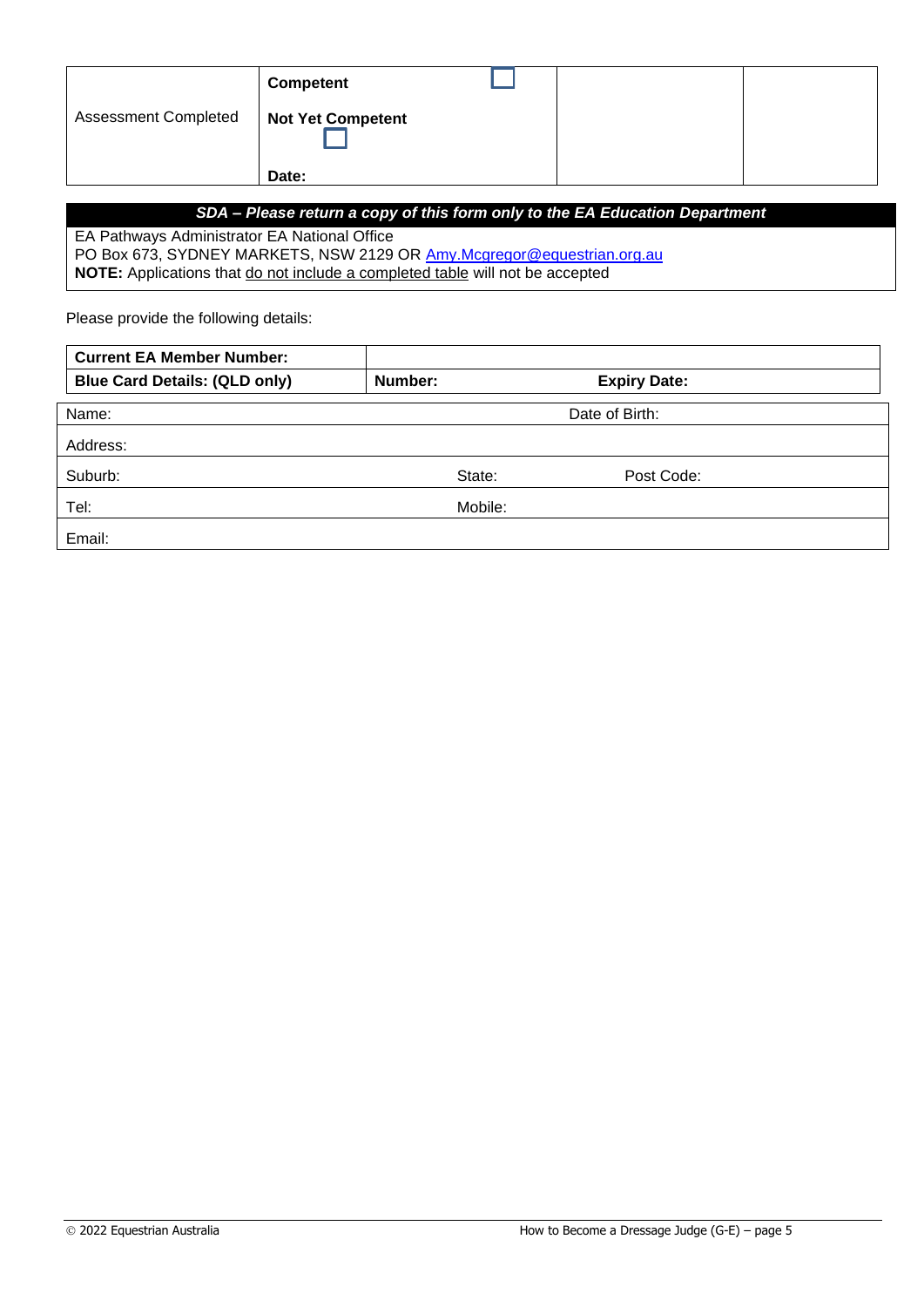### *Your EA membership must be current, and this Course Checklist received by the State Dressage Committee before your EA Official registration can be processed.*

| Your<br><b>Declaration</b> | The EA and its affiliated organisations have a duty of care to their members and to<br>the general public who interact with EA Officials, as these responsibilities may<br>involve direct and/or unsupervised contact with people under the age of 18 years. As<br>part of this duty of care and as a requirement of the EA's Member Protection Policy,<br>the EA must enquire into the background of EA Members applying for registration as<br>an EA Official.                                                                                                                                                                                                                                                                                                                                                                                                                                                                                                                                                                                                                                                                                                                                                                                                                                                                                                                                                                                                                                                                                                                                                                                         |
|----------------------------|----------------------------------------------------------------------------------------------------------------------------------------------------------------------------------------------------------------------------------------------------------------------------------------------------------------------------------------------------------------------------------------------------------------------------------------------------------------------------------------------------------------------------------------------------------------------------------------------------------------------------------------------------------------------------------------------------------------------------------------------------------------------------------------------------------------------------------------------------------------------------------------------------------------------------------------------------------------------------------------------------------------------------------------------------------------------------------------------------------------------------------------------------------------------------------------------------------------------------------------------------------------------------------------------------------------------------------------------------------------------------------------------------------------------------------------------------------------------------------------------------------------------------------------------------------------------------------------------------------------------------------------------------------|
|                            | All EA Members wishing to be registered by the EA as an EA Official are required to<br>complete the following declaration;                                                                                                                                                                                                                                                                                                                                                                                                                                                                                                                                                                                                                                                                                                                                                                                                                                                                                                                                                                                                                                                                                                                                                                                                                                                                                                                                                                                                                                                                                                                               |
|                            | I Sincerely declare:<br>1. I have met all the requirements in relation to state specific legislation regarding<br>police checks, working with children checks and can produce evidence as<br>required.<br>2. I do not have any criminal charge pending before the courts, nor any criminal<br>convictions or findings of guilt for offences involving drugs, violence, sexual<br>activity, acts of indecency, child abuse or child pornography.<br>I have not had any disciplinary proceedings brought against me by an employer,<br>3.<br>sporting organisation or similar body involving child abuse, sexual misconduct or<br>harassment, acts of violence, intimidation or other forms of harassment.<br>4. I have never been sanctioned for an anti-doping rule violation under any EA<br>anti-doping policy (Athlete or Equine).<br>5. I have never participated in, facilitated or encouraged any practice prohibited by<br>the World Anti-Doping Agency Code or any other anti-doping policy applicable<br>to me, in the EA Horse Anti-Doping Policy.<br>To my knowledge there is no other matter that the EA may consider to constitute<br>6.<br>a risk to its members, employees, volunteers, athletes or reputation by<br>accepting my EA Officials registration.<br>7. I will notify the CEO of the organisation(s) engaging me immediately upon<br>becoming aware that any of the matters set out in clauses [1 to 5] above has<br>changed for whatever reason.<br>I acknowledge that I have read and agree to abide by the EA Code of Conduct<br>8.<br>for Officials. I acknowledge I may be subject to disciplinary action if I breach the |
|                            | code. (Code of Conduct is available to view via www.equestrian.org.au)                                                                                                                                                                                                                                                                                                                                                                                                                                                                                                                                                                                                                                                                                                                                                                                                                                                                                                                                                                                                                                                                                                                                                                                                                                                                                                                                                                                                                                                                                                                                                                                   |
| Sign<br>here               | SIGNED:<br>DATE:                                                                                                                                                                                                                                                                                                                                                                                                                                                                                                                                                                                                                                                                                                                                                                                                                                                                                                                                                                                                                                                                                                                                                                                                                                                                                                                                                                                                                                                                                                                                                                                                                                         |
|                            | Office Use Only<br>Database Updated<br>Attachments Rec'd □<br>$\frac{1}{2}$                                                                                                                                                                                                                                                                                                                                                                                                                                                                                                                                                                                                                                                                                                                                                                                                                                                                                                                                                                                                                                                                                                                                                                                                                                                                                                                                                                                                                                                                                                                                                                              |

### *Candidate – Please return these forms to your State Dressage Authority for verification.*

*State Contact – Please return a copy of these forms to the EA Pathway Manager – Officials, for Judge to be accredited and database updated.*

Pathway Manager - Officials

EA National Office

PO Box 673, SYDNEY MARKETS, NSW 2129 OR [amy.mcgregor@equestrian.org.au](mailto:amy.mcgregor@equestrian.org.au)

**NOTE:** Applications that are incomplete will not be accepted and will be returned to the state.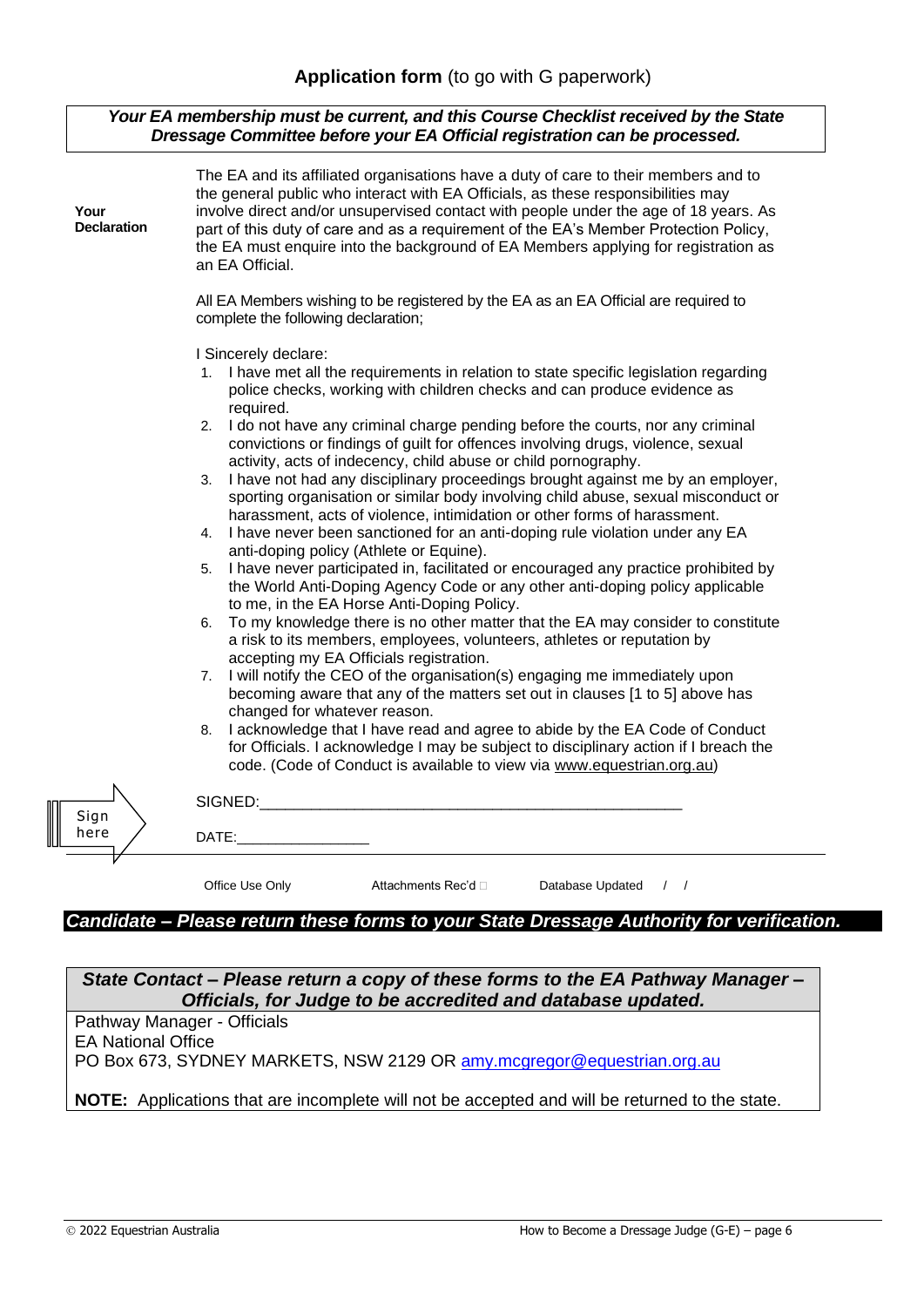# **Requirements to Upgrade to F-Level**

(Minimum age – 18 years)

All prerequisite forms are available on the EA web site http://www.equestrian.org.au/officials/dressage

In order to progress to the next level, you need to undertake the following (refer to Rule 12.11 & 12.24):

- **Required Judging** candidates are required to judge 2 Official EA competitions, at their current level. (G level judges upgrading to F can also include Participant and Restricted competitions). The minimum number of horses to be judged overall is 24 horses. Must be completed before Practical exam
- **Resources https://www.equestrian.org.au/officials/dressage**
- **Shadow Judging –** Refer to rule 12.17
	- ➢ Minimum of three entire Novice competitions competition (a total of 24 horses to be judged overall). Note: In order to judge the required minimum number of horses if may be necessary to judge more competitions
	- ➢ Refer to rule 12.17.3 b) and l) in relation to shadow judging at Eventing Dressage
	- $\triangleright$  Supervising judge/s to be an appointed JE or Mentor
	- ➢ Shadow judging assessment form to be completed on each occasion
- **Sit-Ins –** Refer to rule 12.17
	- ➢ Complete two assessed sit-ins with an approved JE or Mentor
	- ➢ Sit-In assessment form to be completed on each occasion
- **Other Requirements**
	- ➢ Attend a seminar that includes G or G/F
	- ➢ Complete and pass the Novice theory exam (closed rule book) with a pass mark of at least 80%
	- ➢ Pass the Novice practical exam which is conducted on the highest test at Novice e.g.,2C – at least 15 competitors to be judged

Upon satisfactory completion of all of the above, you will be accredited at F-level and will be eligible to judge Official competitions up to and including Novice level with another accredited judge of at least Novice level. However, you will be eligible to judge Official Preliminary with an accredited judge of G level also.

In order to remain accredited on the National judges list you must meet compulsory judging activity and professional development requirements every 3 years – refer to rule 12.8. Further information will be advised via e-mail during the 3-year period.

Once again, EA thank you for enquiring about becoming a Dressage judge. We urge you to take the first step and become a G-Level (Preliminary judge), take the levels one step at a time and enjoy the knowledge that you will gain, and the colleagues that you will meet.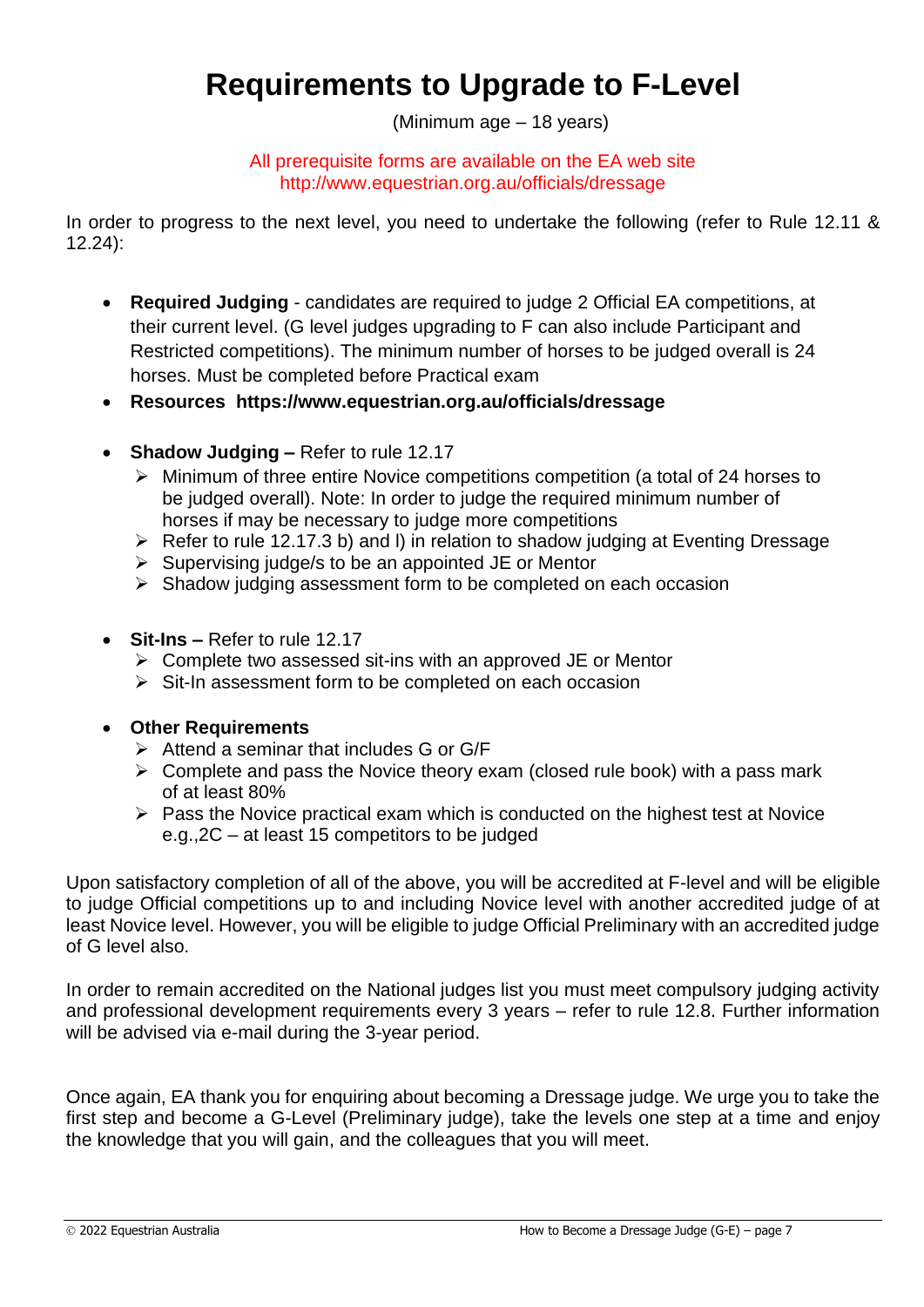# **Requirements to Upgrade to E-Level**

All prerequisite forms are available on the EA web site www.equestrian.org.au/officials/dressage

To progress to the next level, you need to undertake the following:

- **Minimum age** 20 years
- **Required Judging** candidates are required to judge 5 Official EA competitions, at their current level. The minimum number of horses to be judged overall is 24 horses. This judging must be completed **BEFORE** commencing any of the prerequisites to upgrade - Refer to 12.11
- **Shadow Judging**  Refer to rule 12.17
	- ➢ Minimum of three entire Elementary competitions with at least 10 horses in each competition (a total of 30 horses to be judged overall) Note: In order to judge the required minimum number of horses it may be necessary to judge more competitions - Refer to rule 12.17.3 b) and l) in relation to shadow judging at Eventing Dressage
	- ➢ Supervising judge/s to be an appointed Judge Educator or Mentor
	- ➢ Shadow judging assessment form to be completed on each occasion
- **Sit-Ins**  Refer to rule 12.17
	- ➢ Complete two assessed sit-ins with an approved Judge Educator or Mentor
	- ➢ Sit-In assessment form to be completed on each occasion

### • **Other Requirements**

- $\triangleright$  Attend a seminar that includes E-level
- $\triangleright$  Complete and pass the Elementary theory exam (closed rule book) with a pass mark of at least 80%
- $\triangleright$  Pass the Elementary practical exam at least 15 competitors to be judged

Upon satisfactory completion of all of the above, you will be accredited at E-level and may judge Official competitions up to and including Elementary level.

Each judge will receive a letter and certificate from Equestrian Australia verifying their accreditation.

In order to remain accredited on the National judges list you must meet compulsory judging activity and professional development requirements every 3 years – refer to rule 12.8. Further information on this can be found on the EA website and will be advised via e-mail during the 3-year period.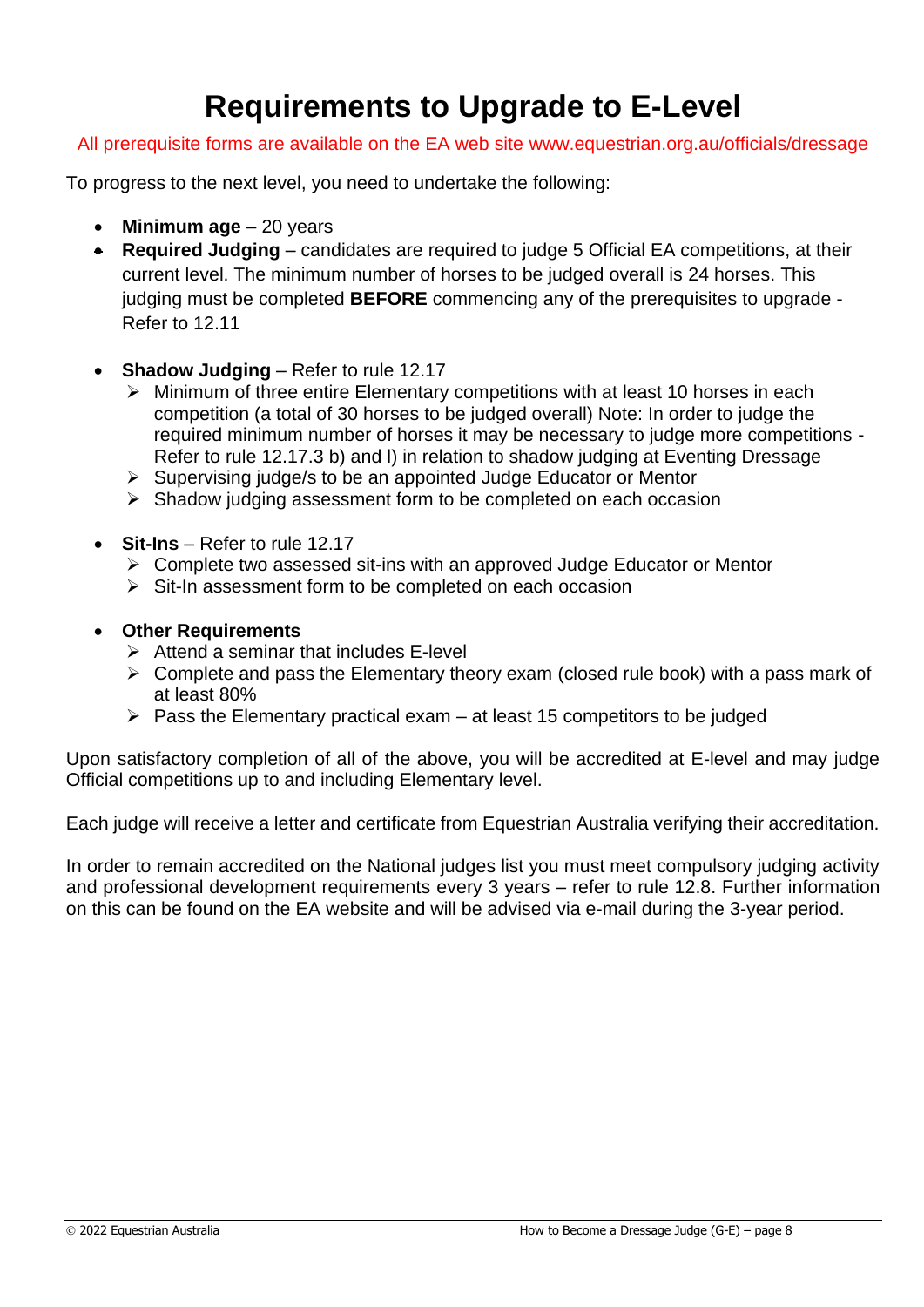# **The FEI Code of Conduct for the Welfare of the Horse**



- 1. The Fédération Equestre Internationale (FEI) expects all those involved in international equestrian sport to adhere to the FEI's Code of Conduct and to acknowledge and accept that at all times the welfare of the horse must be paramount and must never be subordinated to competitive or commercial influences.
- 2. At all stages during the preparation and training of competition horses, welfare must take precedence over all other demands. This includes good horse management, training methods, farriery and tack, and transportation.
- 3. Horses and competitors must be fit, competent and in good health before they are allowed to compete. This encompasses medication use, surgical procedures that threaten welfare or safety, pregnancy in mares and the misuse of aids.
- 4. Events must not prejudice horse welfare. This involves paying careful attention to the competition areas, ground surfaces, weather conditions, stabling, site safety and fitness of the horse for onward travel after the event.
- 5. Every effort must be made to ensure that horses receive proper attention after they have competed and that they are treated humanely when their competition careers are over. This covers proper veterinary care, competition injuries, euthanasia and retirement.

The FEI urges all involved with the sport to attain the highest levels of education in their areas of expertise.

A full version of the FEI Code of Conduct is contained in the Dressage Rule book – refer to rule 1.2 or can be found at: <http://www.fei.org/about-us/standards>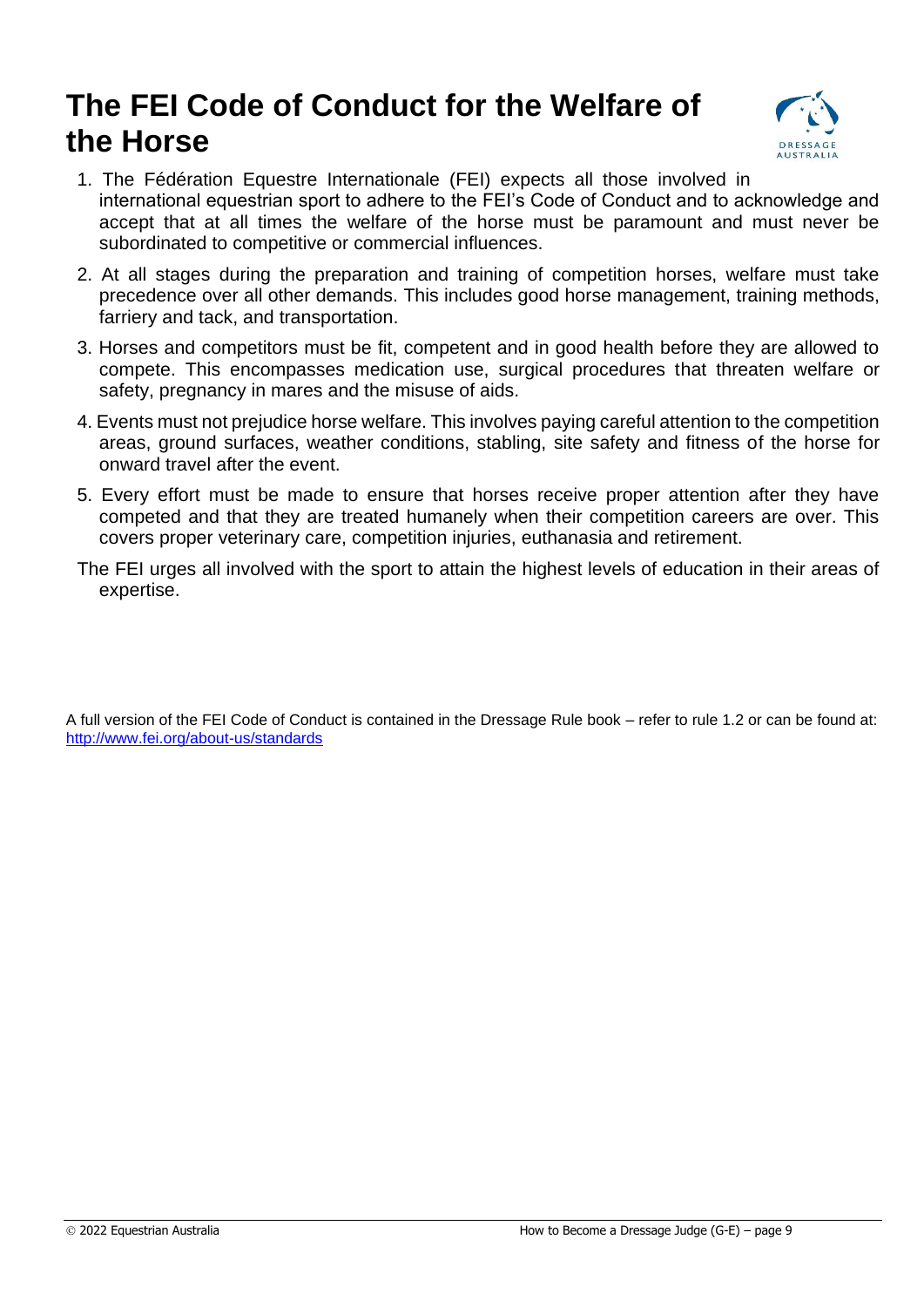# **EA CODE OF CONDUCT FOR OFFICIALS**

In addition to the EA General Code of Conduct, any person appointed by EA (or its affiliates) as an official must meet the following requirements regarding their conduct and behaviour in any way relating to the sport of equestrian (including without limitation during or in respect of any activity held or sanctioned by EA, or as part of any role as an official appointed by EA or its affiliates):

- act impartially.
- place the safety and welfare of the athletes/participants above all else
- be aware of and abide by the principles of the FEI Code of Conduct for the Welfare of the Horse.
- be fair, equitable, considerate and honest in all dealings.
- accept responsibility for all actions taken.
- be professional in all actions. Language, presentation, manner and punctuality should reflect high standards.
- do not accept or participate in any form or bribery or corruption.
- avoid any situation which may lead to a conflict of interest.
- be courteous, respectful and open to discussion and interaction.
- maintain or improve their current performance level and seek continual improvement.
- seek to preserve and protect the standing and reputation of EA and its affiliates.

*Note:* All EA's Code of Conduct can be found at *- [www.equestrian.org.au/policies](http://www.equestrian.org.au/policies)*

As in all equestrian sports, judges must:

- make their decisions having regard for the welfare of the horse above the interests of any others involved
- have an open and friendly attitude towards all competitors while being careful not to show familiarity towards those competing
- be aware that they are responsible for setting and maintaining the image and standards of dressage both in the competition arena and away from it and that, as an ambassador for dressage, they should conduct themselves with dignity, honesty and good manners, especially in difficult situations
- treat requests from competitors to explain their decisions as an opportunity to assist the competitor to improve their performance
- honour a commitment to judge and if unforeseen circumstances prevent this, endeavour to help the organisers to find a replacement
- maintain an objective and fair mind towards all competitors which includes:
- not taking into account anything known about riders, horses or past performances
- quarding against conflicts of interest and avoiding judging in situations in which they have a close personal or professional relationship with a competitor or owner
- ensure to the best of their ability that the same conditions apply to all competitors
- know and understand the scale of marks and ensure that their comments and marks are related
- maintain the same standard for all competitors within a competition and at all events
- be in possession of a current Dressage Rule Book together with any amendments
- know the rules and be prepared to co-ordinate their personal opinion with the principles of the FEI and the EA
- aim to have a thorough knowledge of the correct training of the dressage horse and understand the requirements of the test they are to judge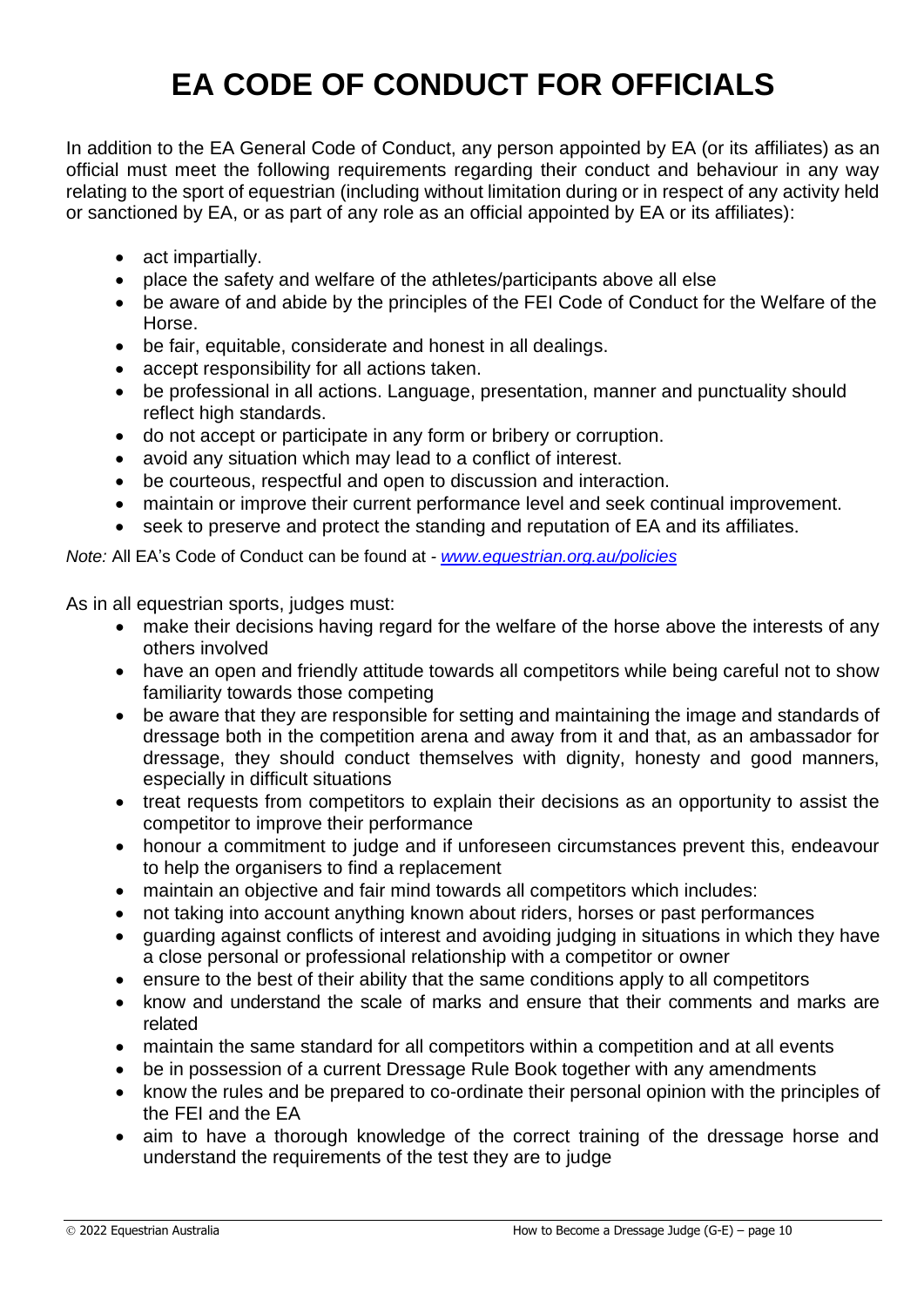# **WHAT MAKES A GOOD JUDGE?**

As a judge you have to be:

- highly organised, yet flexible.
- able to focus, make decisions quickly
- be confident of the training you have received and knowledge you have acquired as a judge
- to recognise and acknowledge mistakes you may make whilst judging
- be able to diffuse a volatile situation

As a judge you must possess diplomacy, tact and common sense.

- You are part of a team and if you are the Chief Judge (positioned at C), you have to lead that team for that competition
- You must be approachable by riders and coaches
- You must also act professionally in relation to your judging

As a judge, you most probably have a greater impact on the sport than riding coaches!

As a judge you must be able to perform the three S's:

| <b>See</b> | Say | <b>Score</b> |
|------------|-----|--------------|
|            |     |              |

### **DEMANDS REQUIRED OF A DRESSAGE JUDGE**

As a judge you must train yourself to have the following qualities:

- absolute objectivity and impartiality, free of personal bias/opinion, but be humble and sympathetic
- the ability to see; be able to distinguish and to compare performances consistently from the first to the last horse in a competition, finding the correct rankings in giving the marks

Today, when competitions last much longer than in the past, it is important for the judges to be:

- mentally alert to be able to concentrate for long periods of time;
- physically fit; and
- be able to be consistent and fair from the beginning to the end of the competition

The judge must have a thorough knowledge of dressage theory as well as practical dressage training. The Training Scale underpins all that we do when judging.

Judges must be able to recognise **BASIC QUALITIES** and, therefore, **MAIN FAULTS** that originate from an incorrect training program. They should be able to differentiate between faults due to momentary unfitness or a careless mistake. They should, be able to distinguish the difference between significant and insignificant faults.

### *It is very helpful if a dressage judge has trained horses themselves and taken part as a competitor. This increases a judge's empathy and understanding and may help to guide a rider so that future problems can be avoided.*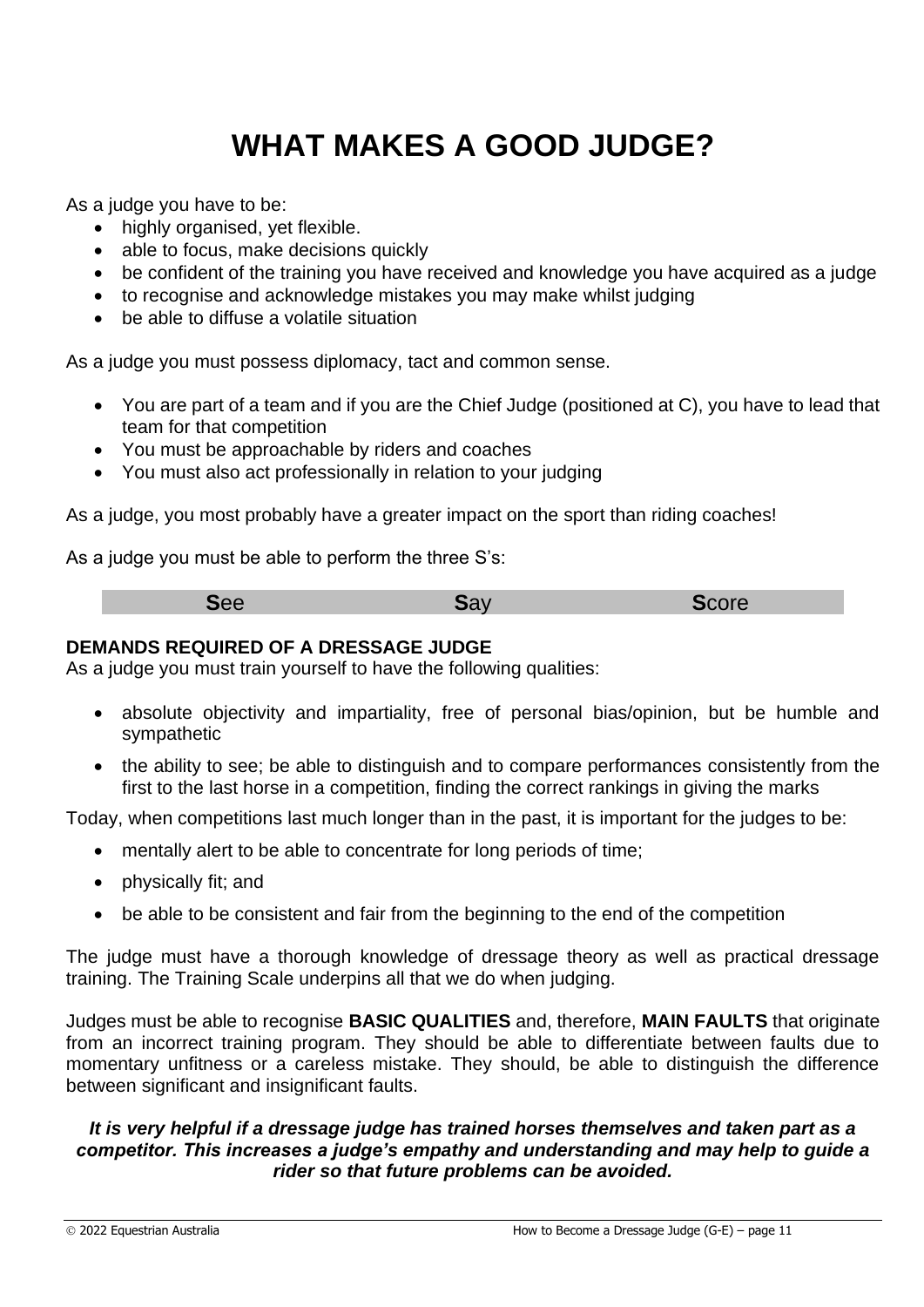# **OBJECT OF DRESSAGE**

# **(Refer to Rule 2.1)**

The object of dressage is the harmonious development of the physique and ability of the horse. As a result, it makes the horse calm; supple; loose and flexible, but also confident; attentive and keen, thus achieving perfect understanding with the rider.

These qualities are revealed by:

- (a) the freedom and regularity of the paces
- (b) the harmony, lightness and ease of the movements
- (c) the lightness of the forehand and the engagement of the hindquarters, originating in a lively impulsion
- (d) the acceptance of the bridle, with submissiveness throughout, and without any tension or resistance

The horse thus gives the impression of doing of their own accord what is required of them. Confidently and attentively, they submit generously to the control of the rider; remaining absolutely straight in any movement on a straight line and bending accordingly when moving on curved lines.

The walk is regular; free and unconstrained. The trot is free, supple, regular, sustained and active. The canter is united, light and cadenced. The hindquarters are never inactive or sluggish, and they respond to the slightest indication of the rider, giving more life and spirit to the whole body.

In all the work, even at the halt, the horse must be 'on the bit'. A horse is said to be on the bit when the neck is more or less raised and arched ACCORDING TO THE STAGE OF TRAINING AND THE EXTENSIONS OR COLLECTION OF THE PACE, and they accept the bridle with a light and soft contact and submissiveness contact. The head should remain in a steady position, slightly in front of the vertical, with a supple poll at the highest point of the neck, and no resistance should be offered to the rider.

Cadence is shown in trot and canter and is the result of the proper harmony that a horse shows when it moves with well-marked regularity, impulsion and balance. Cadence must be maintained in all the different trot and canter exercises and in all the variations of these paces.

The regularity of the paces is fundamental to dressage.

In these rules, it is stated how the various exercises must be executed and what is important in each movement. Therefore, each judge MUST have a copy of the rules and carefully study them.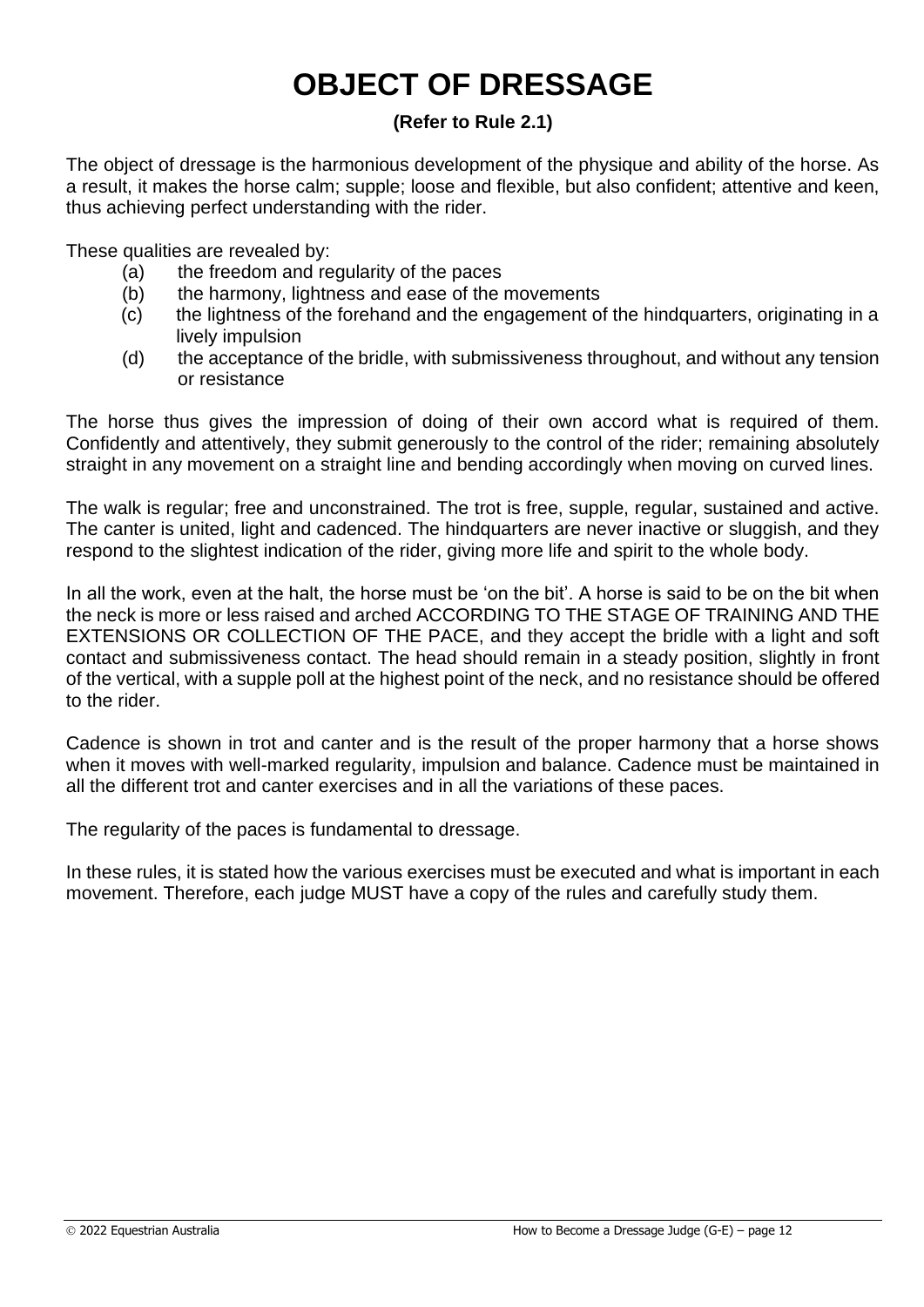# **CONTACT AND REFERENCE INFORMATION**

# **FEI Dressage Handbook – Guidelines for Judging**

• This is your Bible!!! Learn to love it; it is all there – every mark for every movement from 10 to 0. This is available from the EA National Office.

# **DVD – 'Through the Eye of the Judge with Stephen Clarke'**

• These are excellent judge education videos for all levels from Novice to Grand Prix. The videos are available from https://throughtheeyeofthejudge.co.uk/

# **General Information**

- Equestrian Australia is the National Federation (NF) for National Rules, Policies, Education/Training, Promotion of the Sport, International Competitions. High Performance Management – funding etc. See website for info
- Sport Australia (Govt) authorises and funds Australian Sport
- EA Branches Registrations, Affiliated Clubs, Schools program

# **Reference points**

- EA National [www.equestrian.org.au](http://www.equestrian.org.au/)
- Official Judges list on EA website > Searches>Officials>Dressage plus the level you want to check, finally the State
- SDA State Dressage Authority e.g. Dressage Queensland, Dressage NSW etc
- FEI [www.fei.org](http://www.fei.org/)
- Code of Conduct Section 1 of the Rule Book anything detrimental to the Sport should be reported within 14 days
- Rules pertaining to Judges Section 12 of the current rule book

# **Role of EA & Officials**

- Information about EA and the Role of EA Officials, and
- Code of Conduct for Officials

It can all be found on the EA website

# **Rule Book, Judges Handbook, Dressage Tests + diagrams**

We all use these tools all the time.

- Rule Book, updates on Rules annually 1 January
- EA Tests usually updated every 4 years New tests due 1/1/23